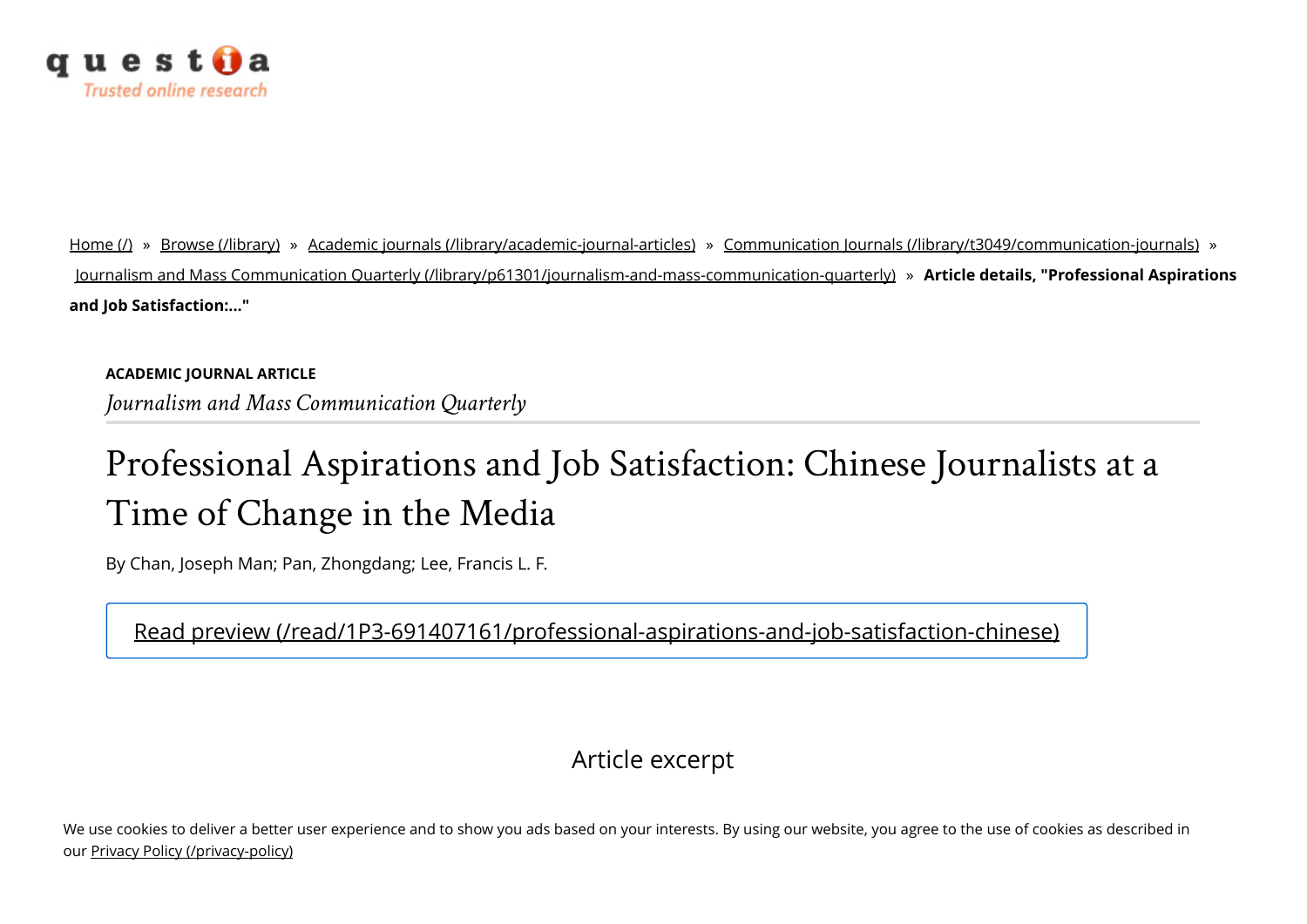This study examines how Shanghai journalists' professional aspirations are related to their job satisfaction in times of social change. Similar to their counterparts in the West, Shanghai journalists derive satisfaction from job autonomy. However, those who prefer party media as ideal news outlets demonstrate higher levels of job satisfaction. The reverse is not true for those embracing Western professional media as ideals. Job satisfaction is also positively associated with the journalists' emphasis on the interpretive role of the media, a belief rooted in Chinese party-press ideology. Stronger positive valuation of professional media relative to that of the party media strengthens the positive relationship between job autonomy and job satisfaction. Implications of the findings are discussed in the understanding of media changes in China and journalistic professionalism in general.

If job satisfaction indicates a profession's well-being, the journalistic profession in the People's Republic of China (PRC) appears surprisingly healthy. A 1994 nationwide survey reports that 72% of PRC journalists were either "satisfied" or "very satisfied" with their job.1 The figure is comparable to that from a survey of American journalists in the early 1990s, in which 77% of U.S. journalists chose the same answers.2 Another study conducted in 1996 and 1997 shows that, when compared with their counterparts in Hong Kong and Taiwan, PRC journalists reported higher levels of overall job satisfaction.3

However, one cannot neglect what these findings might disguise. China's media reforms in the past twenty-five years have been beset by tensions, setbacks, and contradictions. Researchers have characterized the precarious steps in terms such as "commercialization without independence"4 or "professionalization without guarantees."5 Chinese journalists are said to be torn between two masters: the party and the public.6 While media reforms brought journalists higher degrees of day-to-day operational freedom,7 government control still reigns. Journalism remains under-developed in terms of both professional ideology and institutional framework.8 We use cookies to deliver a better user experience and to show you ads based on your interests. By using our website, you agree to the use of cookies as described in our [Privacy Policy \(/privacy-policy\)](https://www.questia.com/privacy-policy)